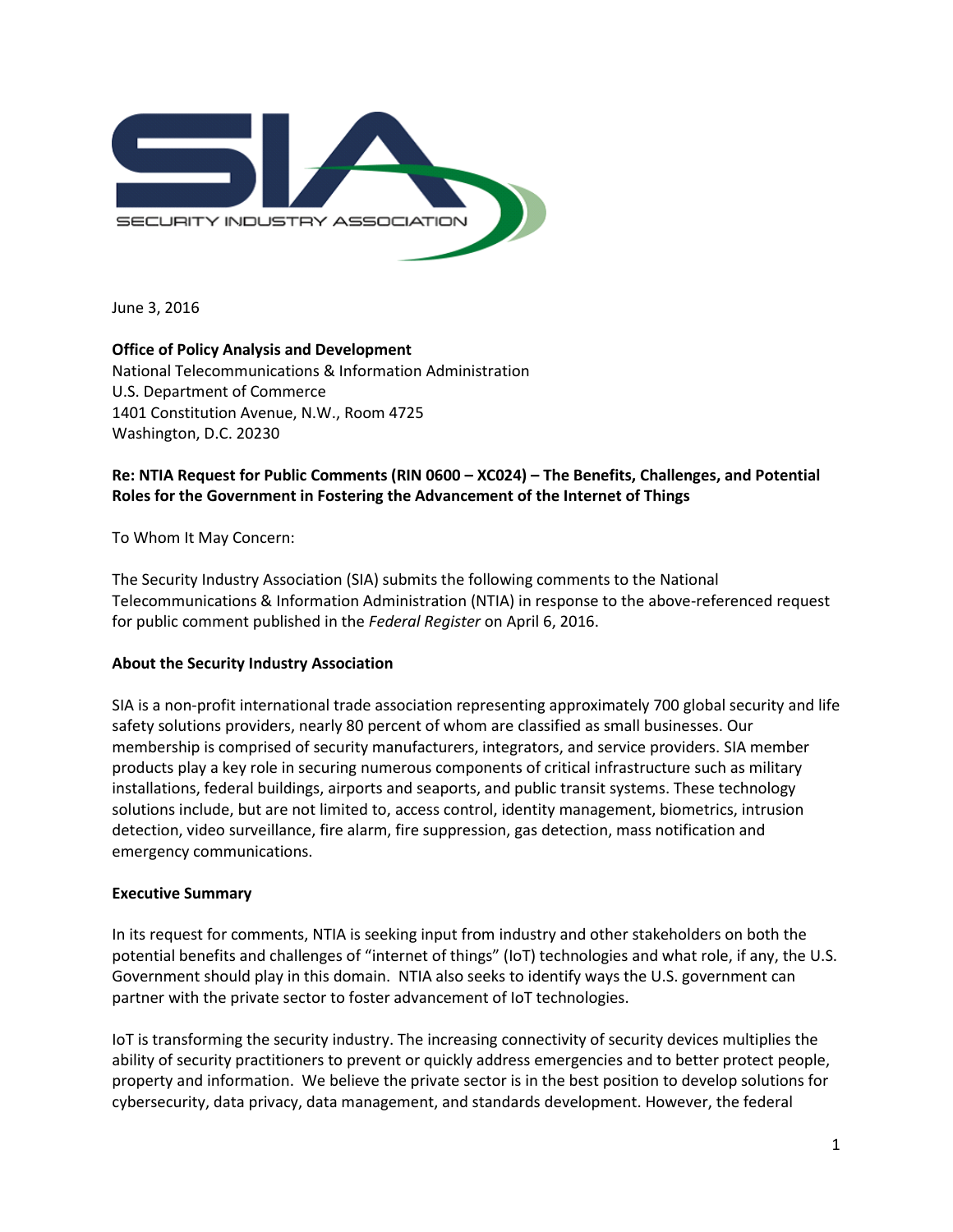government has a critical role to play in infrastructure investment, fostering collaboration with and within the private sector regarding IoT standards development activities, ensuring full use of available spectrum for device communication and fostering growth in the skilled workforce the expansion of IoT requires.

By 2025, rapid growth of the IoT is expected to contribute up to \$11 trillion per year to the global economy. The continued leadership of the United States on issues surrounding IoT development and deployment is essential to ensuring policies that allow for innovation and growth and maximize the benefits of IoT to society.

## **Benefits of IoT Technology for Security Applications**

IoT allows systems and devices to perform better, smarter and in a more coordinated fashion, especially within the physical security domain where the promise of creating a security climate that is more preventive than reactive. IoT networked sensors are already improving the effectiveness of security solutions in the consumer, commercial and government arenas by providing real-time connectivity and data collection.

A notable current example has been the transition from analog surveillance cameras to internet protocol (IP) cameras. As of 2008, consumers converted nearly 50 percent of video surveillance systems from analog to IP cameras,<sup>1</sup> a figure that is much higher now. IP cameras offer dramatically improved video quality, allow on-board data storage and video analytics, improve scalability, and lower installation and maintenance costs. IP cameras have become the global standard for video surveillance in just a few years due to these enhanced, network enabled capabilities.

Another example of an IoT security application would be a classroom equipped with network-based audio/visual recording platforms utilizing IP cameras and a connected microphone. While such systems are used primarily for educational purposes, controlled by the instructor, the same audio sensor can detect and respond to certain sounds such as gunshots, broken glass and verbal aggression that indicates an emergency situation. IP cameras can broadcast video and other data to law enforcement and other first responders in real-time, serving as a security solution during an emergency.<sup>2</sup>

## **Potential Challenges**

While the full scope of future use of IoT and the data it generates is unclear, emerging issues related to cybersecurity, data privacy, data management, interoperability and spectrum needs present challenges that should be addressed. However, we believe the private sector is in the best position to develop solutions to these challenges, and that a non-regulatory approach to policy will help ensure maturation of IoT technologies.

SIA members utilize a wide variety of standards development bodies and organizations for guidance, best practice resources, and educational services that enable companies to manufacture, integrate and maintain high quality, cyber-secure products. SIA is addressing emerging cyber issues in part through recent formation of the SIA Cyber Security Advisory Board, consisting of subject matter experts will provide guidance to the industry. The first publication, "The Beginners Guide to Product and System Hardening" relating to IoT devices, outlines basic safeguards to help protect security products, systems and services against failure from cyberattack.<sup>3</sup> NIST has also issued two sets of voluntary guidance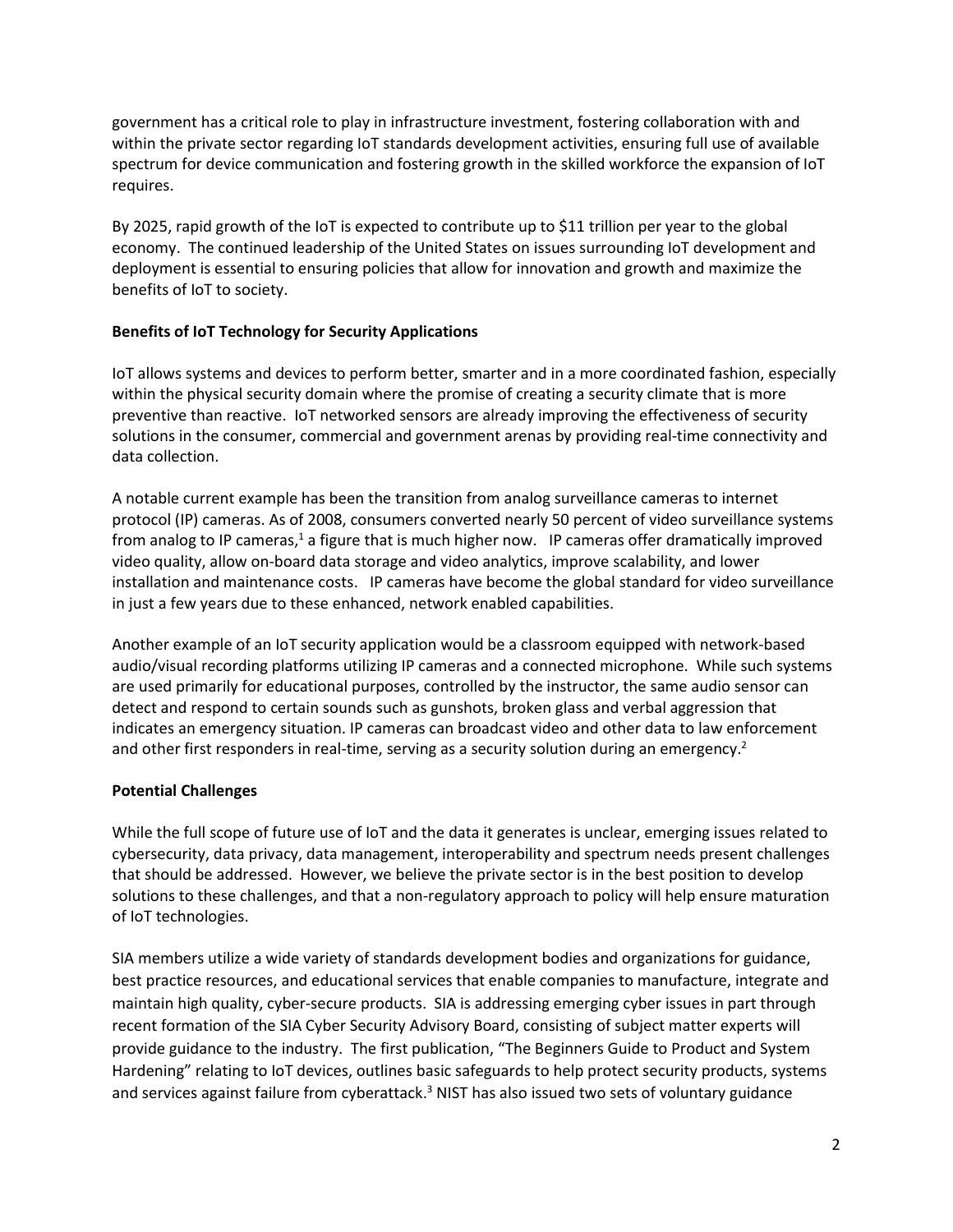concerning data encryption – *Advanced Encryption Standard Algorithm<sup>4</sup>* and *Guidance to Storage Encryption Technology for End-User Devices<sup>5</sup> –* that are widely-utilized by SIA member manufacturers and integrators*.* 

SIA members also develop technology solutions that incorporate "privacy by design," protecting personally identifiable information from design to manufacture to implementation and deployment. SIA released the *Security Industry Association Privacy Framework<sup>6</sup>* to outline a core set of principles and best practices the industry is working to implement in the deployment of electronic security technologies protecting people, data, sensitive information, and assets.

In this regard, we are concerned about the U.S. Federal Trade Commission's proposal<sup>7</sup> on data minimization. While well intended to support the concept that companies should limit the data they collect, retain, and dispose of once no longer needed, this proposal could preclude de-identification protocols (storing and sharing the data without revealing the identity of the individuals involved) which ultimately protect sensitive data without compromising its integrity<sup>8</sup>.

The issue of interoperability standards, or lack thereof, is another potential challenge identified by IoT experts within SIA. According to the AllSeen Alliance, a cross-industry consortium dedicated to enabling the interoperability of billions of devices, services and applications that comprise the IoT, the goal of IoT standards should be<sup>9</sup>:

*To create interoperable products that can discover, connect, and interact directly with other nearby devices, systems, and services regardless of transport layer, device type, platform, operating system, or brand.*

Current standards will require certain adjustments that incorporate the migration of legacy products to network IP. For example, SIA, as an ANSI-accredited standards development organization, has developed a protocol to foster interoperability among security devices, titled the SIA Open Supervised Device Protocol (OSDP<sup>10</sup>). This communications protocol allows peripheral devices, such as card readers and biometric readers, to easily and securely interface with control panels or other security management systems. In its current version, OSDP reduces physical barriers to achieving interoperability such as shipping prototypes to numerous vendors for testing. The underlying source code is another aspect of the tool that can be leveraged by device manufacturers in developing their OSDP interoperable products.

Finally, IoT experts within SIA continue to convey concerns over potential sensor data overload, and the impact it could have on consumers, enterprises, and the public sector. Without proper human oversight in managing and analyzing the massive flow of data collected by IoT devices, these products may not meet performance expectations. However, addressing this need is complicated by the fact that by 2018, the United States could experience a skilled workforce shortage of nearly 200,000 workers educated in data science, according to recent reports.<sup>11</sup>

### **How the Federal Government Can to Partner with the Private Sector to Advance IoT**

The federal government should focus on fostering collaboration between the public and private sectors in eliminating barriers to deployment, ensuring adequate spectrum to support IoT, and development of voluntary standards. It should also work to resolve jurisdictional overlap between agencies that could impede this growth. Not only should the development of standards within the private sector be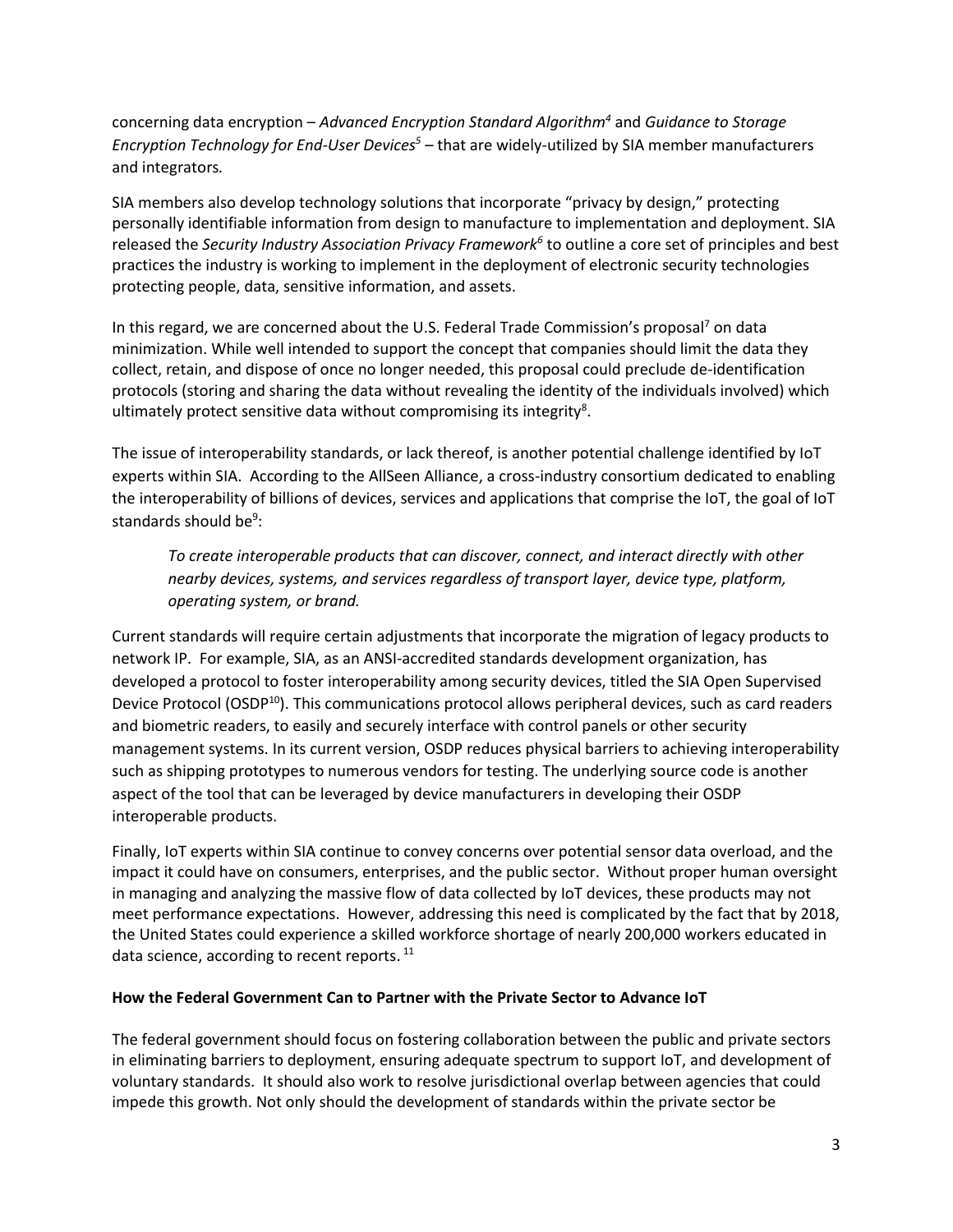encouraged, NTIA should also work to ensure that National Institute of Standards and Technology (NIST) continues to play an instrumental role in developing voluntary standards consistent with the National Technology Transfer and Advancement Act of 1995.

Legislation could also play a helpful role in promoting successful IoT growth, so long as it is not prescriptive. For example, S. 2607; H.R. 5117, the Developing Innovation and Growing Internet of Things (DIGIT) Act,<sup>12</sup> would require the public sector to consult with private industry on IoT deployment procedures, policies or programs related to consumer privacy (and security), and spectrum availability.

There could also be a significant role or the federal government, through its K12 and higher education programs, to encourage practices that ensure the future workforce obtains basic data science management/analytic skills prior to entering the workforce. Furthermore, it should have the goal of working in partnership with the private sector to ensure that an adequate number of individuals with high-level skillsets needed to work with IoT systems are trained.

The federal government should also work to prevent a lack of infrastructure planning and investment that could put the U.S. economy at a competitive disadvantage compared to nations that have begun constructing smart cities, grids, and transportation systems. The case of India offers an example of both investment and policies that could inhibit IoT. Investment experts have proclaimed India as the next emerging market in IoT due to the Indian national strategy that established a policy framework to cultivate IoT. India's strategy also showcased the government's plan to develop 100 smart cities<sup>13</sup> – financed by a \$7.4 billion investment, plus a state and municipal matching grant program until 2020.

While this initiative may appear promising and remunerative for foreign investment, the Indian government will mandate import license requirements for certain connected devices. In return, this provision enumerates the Indian government to charge foreign device manufacturers high fees in order to access the Indian market, or block them altogether.<sup>14</sup> This anti-competitive policy is compounded by localized cross-border data flow restrictions. Currently, India requires servers that support IoT to be located in the country if it services Indian customers. In this case the ambitious IoT investment by the Indian government is put at significant risk of failure by myopic regulations and data localization requirements.

The United States took a step to spur IoT related infrastructure investment in September 2015 when the U.S. Department of Transportation (USDOT) launched a *Smart City Challenge.* USDOT<sup>15</sup> has pledged up to \$40 million to one city to help it define what it means to be a "Smart City "and become the country's first city to fully integrate innovative technologies – self-driving cars, connected vehicles, public safety enhancements and smart sensors – into their transportation network. SIA commends the administration's leadership on the smart city initiative, and hope the \$40 million investment will further position the United States to architect a sustainable, robust, and technologically-advanced cities.

### **Conclusion**

SIA is enthusiastic about the IoT growth potential for both the private and public sectors, and we strongly support the U.S. Federal government's efforts to consult with the business community over the future of IoT. Our members stand ready to offer further input on how policymakers can offer the best guidance on fostering IoT growth in the United States. Both consumer and enterprise IoT offer an enormous opportunity to enhance security and life safety applications. The Federal government can play a helpful role in promoting IoT investment while refraining from policies that would limit growth.